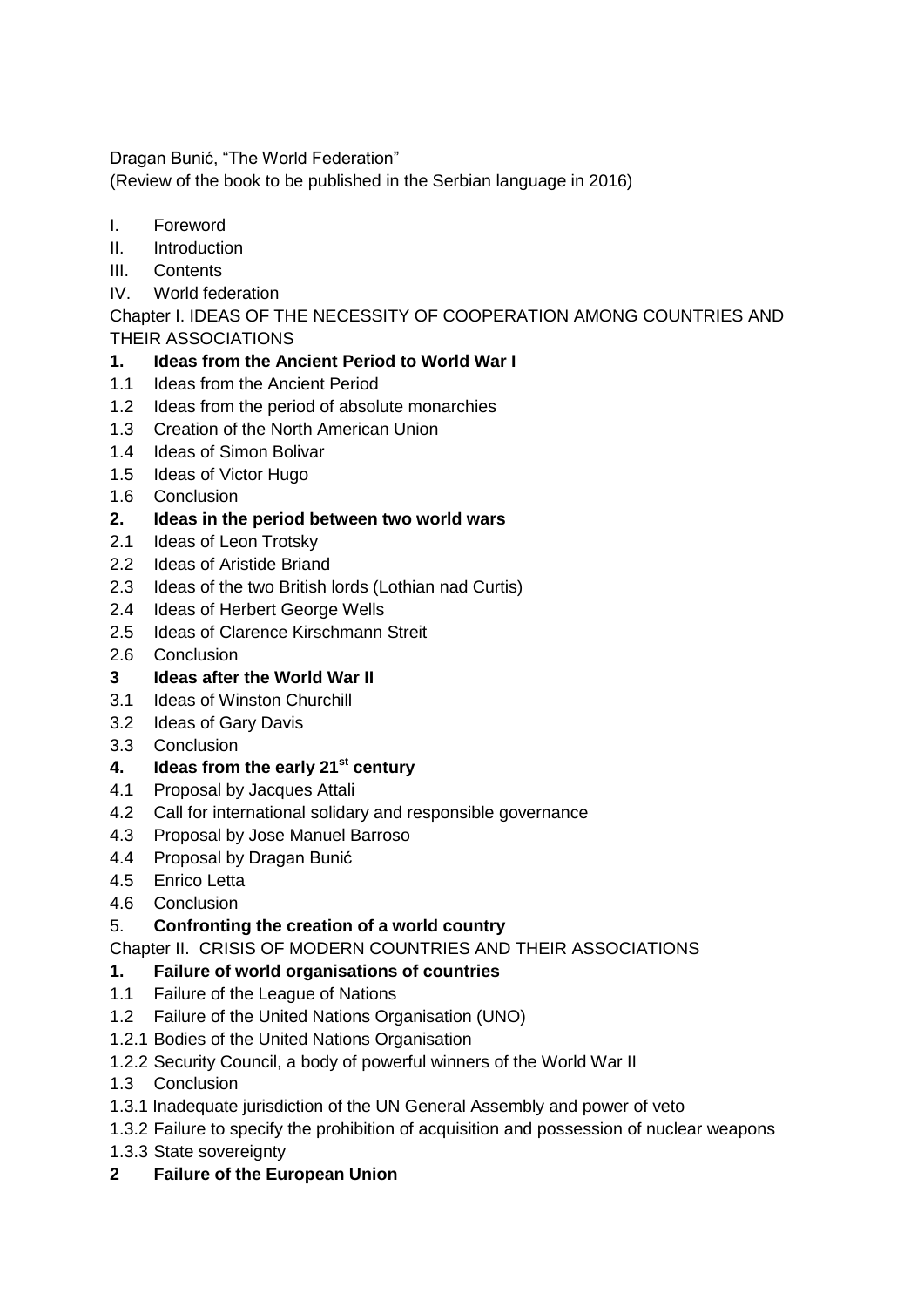- 2.1 Establishment and development
- 2.2 Legislation
- 2.3 Justice
- 2.4 Tackling the economic crisis
- 2.5 Conclusion
- **3. Failure of institutions active in the sphere of economy and finance**
- 3.1 International Monetary Fund
- 3.2 World Bank
- 3.3 World Trade Organisation
- 3.4 Organisation for Economic Cooperation and Development
- 3.5 Groups of industrialised countries
- 3.6 Conclusion

## Chapter III. STRCTURE OF THE FUTURE WORLD STATE

# **1. Confederation or federation?**

- 1.1 Parliament
- 1.2 Government and administration
- 1.3 Federal Bank
- **2. Federal states (member states of the World Federation of United Nations Associations)**
- **3. Regional organisations of member states of the World Federation of United Nations Associations**
- **4. Local authorities**
- **5. Conclusion**

Chapter IV. SECURITY

- **1. Police**
- **2. Justice**
- **3. Civil protection**
- **4. Army**
- 5. **Conclusion**

# Chapter V. LEGISLATION

- **1. Legislation pertaining to different types of criminality**
- **2. Legislation pertaining to economy and other spheres**
- **3. Conclusion**
- Chapter VI. ECONOMY
- 1. **Current issues in the world economy**
- 2. **Banking and finance**
- 3. **Multinational companies**
- 4. **Agriculture**
- 5. **Conclusion**

Chapter VII. ENVIRONMENTAL PROTECTION Chapter VIII. HUMAN RIGHTS

- **1 United Nations and human rights**
- **2 Regional conventions on human rights**
- **3 Conclusion**
- Chapter IX. RELIGIONS
- **1. Historical background**
- 1.1. Judaism
- 1.2 Christianity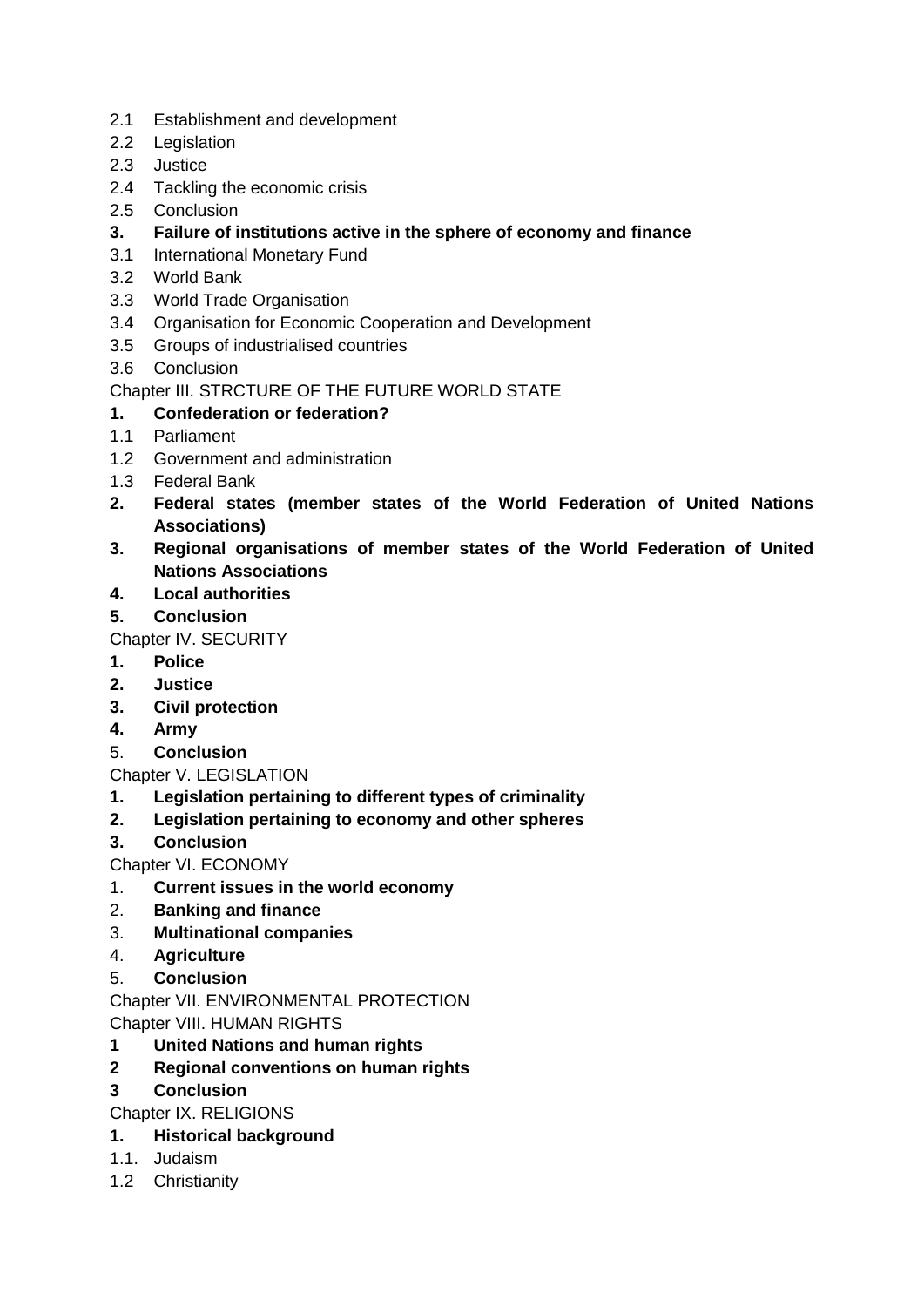- 1.2.1 Division of the Christian Church into Eastern and Western Church
- 1.2.2 Rise of Protestantism
- 1.2.3 Anglican Church
- 1.2.4 Other Christian religions
- 1.3 Islam
- 1.4 Hinduism
- 1.5 Buddhism
- 1.6 Chinese religions
- 1.7 Other religions
- 1.7.1 African traditional or indigenous religions
- 1.7.2 Shintoism
- 1.7.3 Sikhism
- 1.8 Atheists and the undeclared
- **2. Link between religions and state authorities**
- **3. Religious fanaticism**
- **4. Conclusion**

Chapter X. SOCIAL SECURITY

Chapter XI. EDUCAITON AND SCIENCE

## **1. Primary Education**

- **2 Secondary Education**
- **3 Higher Education**
- **4. Science**
- **5. Conclusion**

Chapter XII. TRANSITIONAL PERIOD

- V. Conclusions
- VI. Bibliography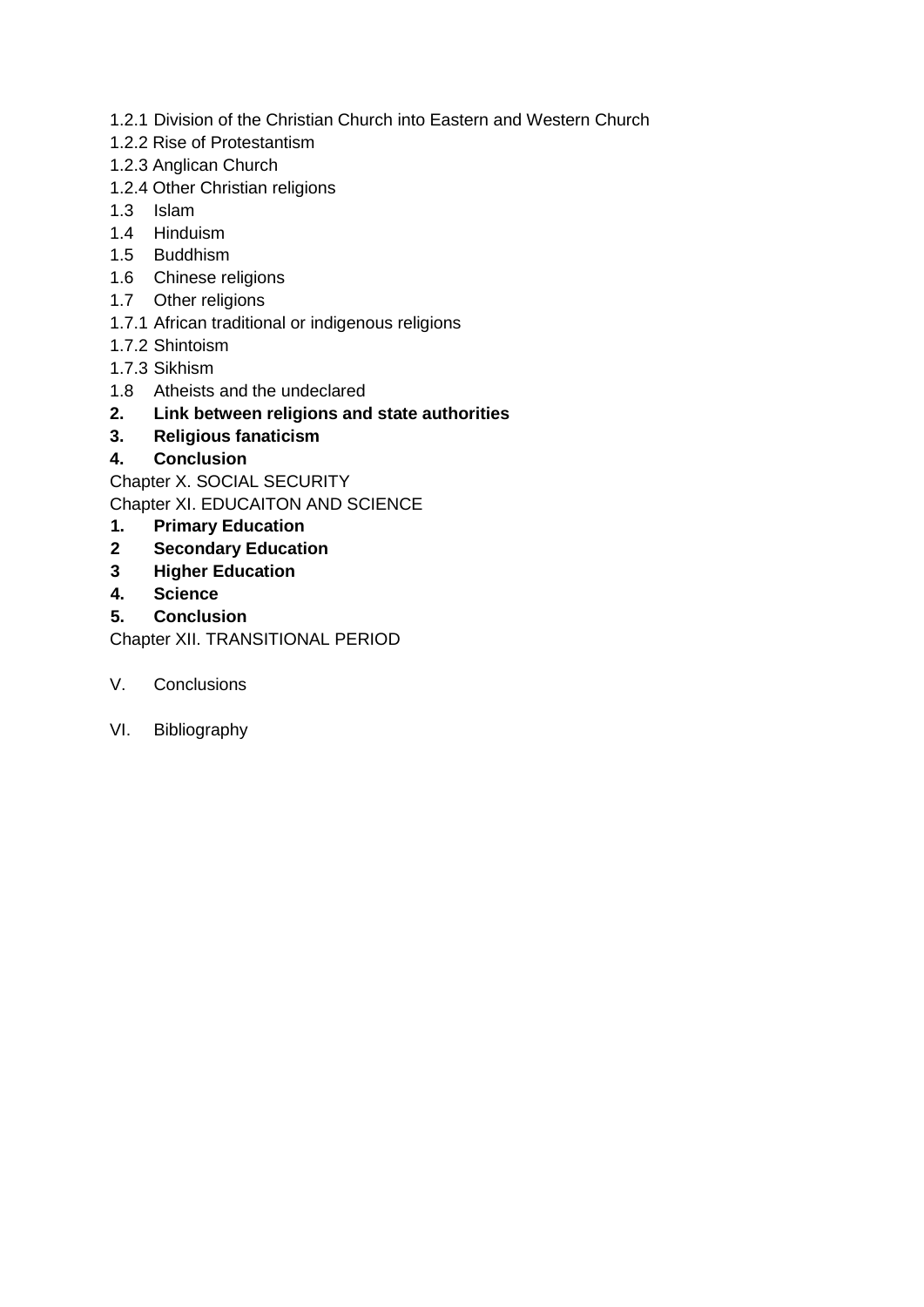#### *Introductory considerations*

Until the World War I, countries cooperated in particular fields, but mostly during warfare. In 1918, a "glimmer of hope" spread throughout the world. The end of the World War I was followed by the establishment of the League of Nations, being the first international association of sovereign states whose mission was to maintain world peace. Unfortunately, it turned out soon that the first world association of states had not been able to live up to such an important task. During the thirties of  $20<sup>th</sup>$  century, there were several authors, like the two English lords, Lothian and Curtis, Wells and Streit, who strongly criticised the League, emphasising that this organisation, due to sovereignty of the states, which had allowed for the armaments as an internal matter, lacked the instruments required to prevent the aggressive activity of certain states. The solution proposed to overcome that situation was a new world organisation of states (The Atlantic Union or World Federal State).

The inability of the League of Nations to maintain world peace, in particular to prevent the World War II, motivated not only the said authors to look for other solutions, but also the winners of the World War II to offer to the world a new world organisation of sovereign states, the United Nations Organisation (UNO), in which they would have a privileged status in decision-making (the United Nations Security Council). The end of the war was spectacularly marked by dropping the two atomic bombs on Japan, not, however, to cause the capitulation of the military forces of that country, but to demonstrate the power to the whole world.

That new "glimmer of hope" seen in the creation of the UNO (1945) quickly resulted in disappointment of the peaceful world greatly devastated by the war. The establishment of military blocs and division of the world into the East and West, military interventions of great powers and military alliances they govern, forced the world to seek other ways out of that situation. Having realised that, in such circumstances, the UNO would not be able to fulfil its primary mission – to maintain peace, Gary Davis called for a transformation of that organisation into a world government. Even one of the well-known participants in the World War II, Winston Churchill, seeks a solution within the European Federation, revealing a lack of confidence in the newly-established world organisation of sovereign states (the UNO).

Having considered where the position of great powers within the United Nations Organisation was going, and aware of the division of the world between them, in early sixties of the  $20<sup>th</sup>$ century, twenty-five countries which were not aligned with the Eastern or Western military bloc, established the Non-Aligned Movement, and their number was only growing. These countries had some successful results in the UNO – establishment of the Group 77, UNCTAD (United Nations Conference on Trade and Development, whose goal was to integrate the countries from the southern hemisphere into the economic process of highly developed countries), but the international situation had not improved. The highly-developed continue getting wealthy at the expense of the developing countries, military interventions of the most powerful world countries do not cease, while the United Nations Security Council remains blocked by veto used by its permanent members.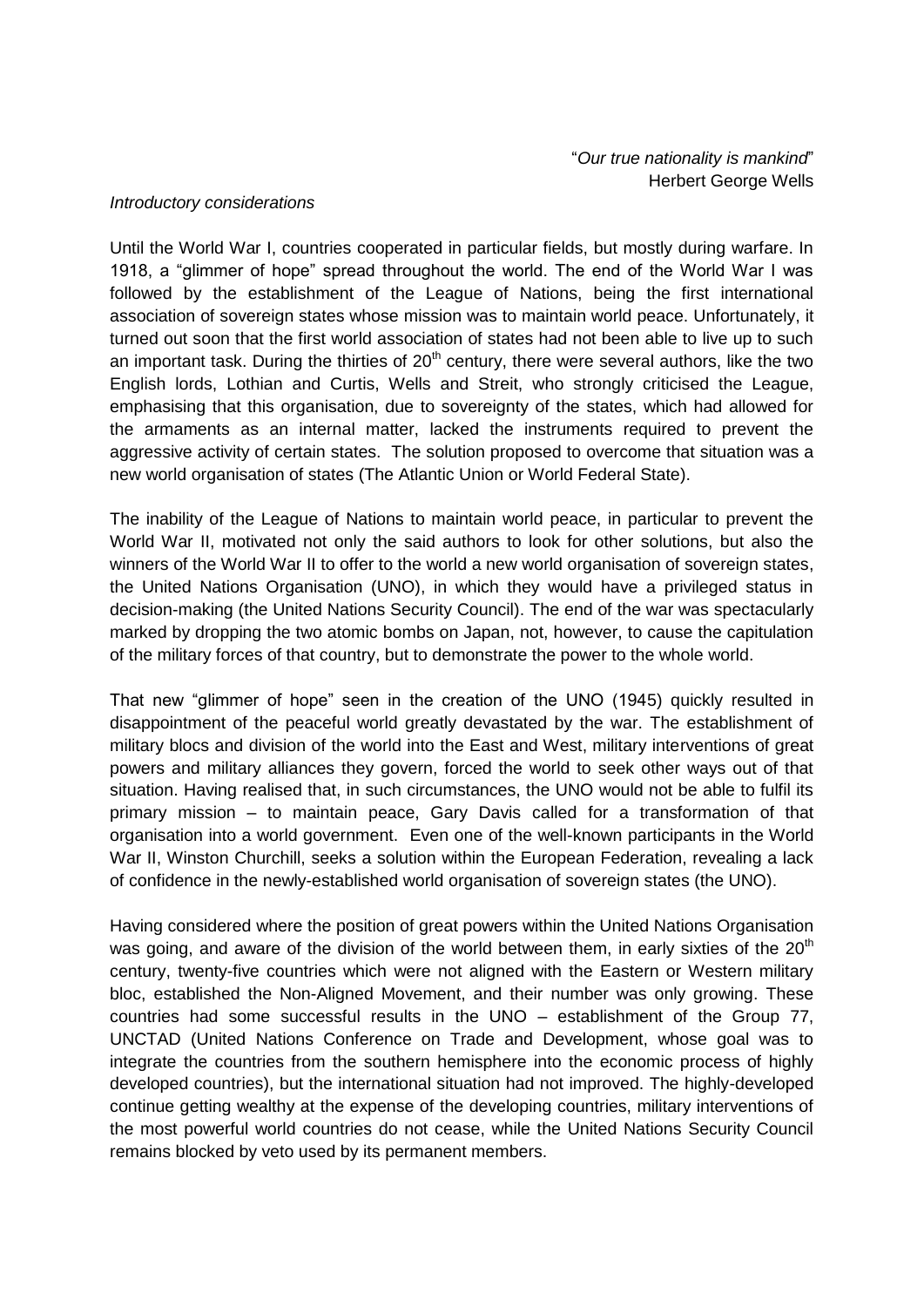During the second half of the  $20<sup>th</sup>$  century, there were no new ideas of creating a world state. This fact may be explained either by the resignation of those who lost hope that the situation could improve at all, or expectation that the United Nations Organisation could still be able to change the world situation.

The reason for optimism was found in the fall of the Berlin Wall, which symbolised the end of the Cold War and conflict between the East and West, but, actually, everything remained unchanged. The behaviour of great powers does not alter, the armament race continues, our planet is getting critically polluted, the nature starts responding by global warming, earthquakes, hurricanes, tsunamis. Instead of trying to create a better world that became more open than ever before, due to globalised economy, some new, previously unknown problems emerged. Soon it becomes obvious that the states, even superpowers, are not the ones that rule the world, as they lose this position to the benefit of large banks, other financial institutions and multi-national corporations. In the framework of mondialisation, economic relations are intensified, but it seems that a single centre of power is missing, which would use its regulations to put in order the wild markets, where no moral rules are observed. Unprecedented financial speculations appear, including the making up of "new" financial "products" and "constructions" earning colossal profits to large banks, other financial institutions and multinational corporations, causing bankruptcy of their competition, the loss of money to many depositors, even causing a number of families to lose their homes. The material damage, as usual, is compensated through taxpayers, who in no way contributed to that situation. The consequence of such behaviour was the emergence of the new global economic crisis (2007) which many consider to be worse than the one that struck the world in 1929.

The Group of Twenty G20 (comprising nineteen highly-developed counties and the European Union) is making attempts to find a way out of this crisis, relying on "The Big Three" (IMF, World Bank and Organisation for Economic Cooperation and Development), but without success: "The genie is out of the bottle and is not going back in!" The interests of the state overlapping, in particular states, the interests of large banks and multinational corporations, whose former employees serve their governments as advisors or ministers, differ to such an extent that it is impossible to find the solutions favourable to all. Public debts (debts of sovereign states) are rapidly growing, with majority of governments providing resolute support to large banks and national companies whose losses will have to be covered by citizens – the taxpayers. Despite everything, the state sovereignty remains intact.

Such situation requires the emergence of new initiatives demanding the creation of a world state or radical changes in the UNO: some of the ideas are suggested by Jacques Attali (2009), Jose Manuel Barroso, the group of European intellectuals and statesmen, as well as the author of this text (2012). The authors of these initiatives agree that the events that occurred in 20<sup>th</sup> and early 21<sup>st</sup> century indicate that we cannot continue as before and that the salvation of our planet requires that more radical measures be undertaken, from significant changes in the UNO, to creating a European or world state. However, none of the authors elaborated on the initiative to demonstrate how their idea could be implemented. This is an additional motive that inspired me to try to demonstrate that it is possible to create a world federation , in which the present-day sovereign states would give up their sovereignty to the benefit of the new world state.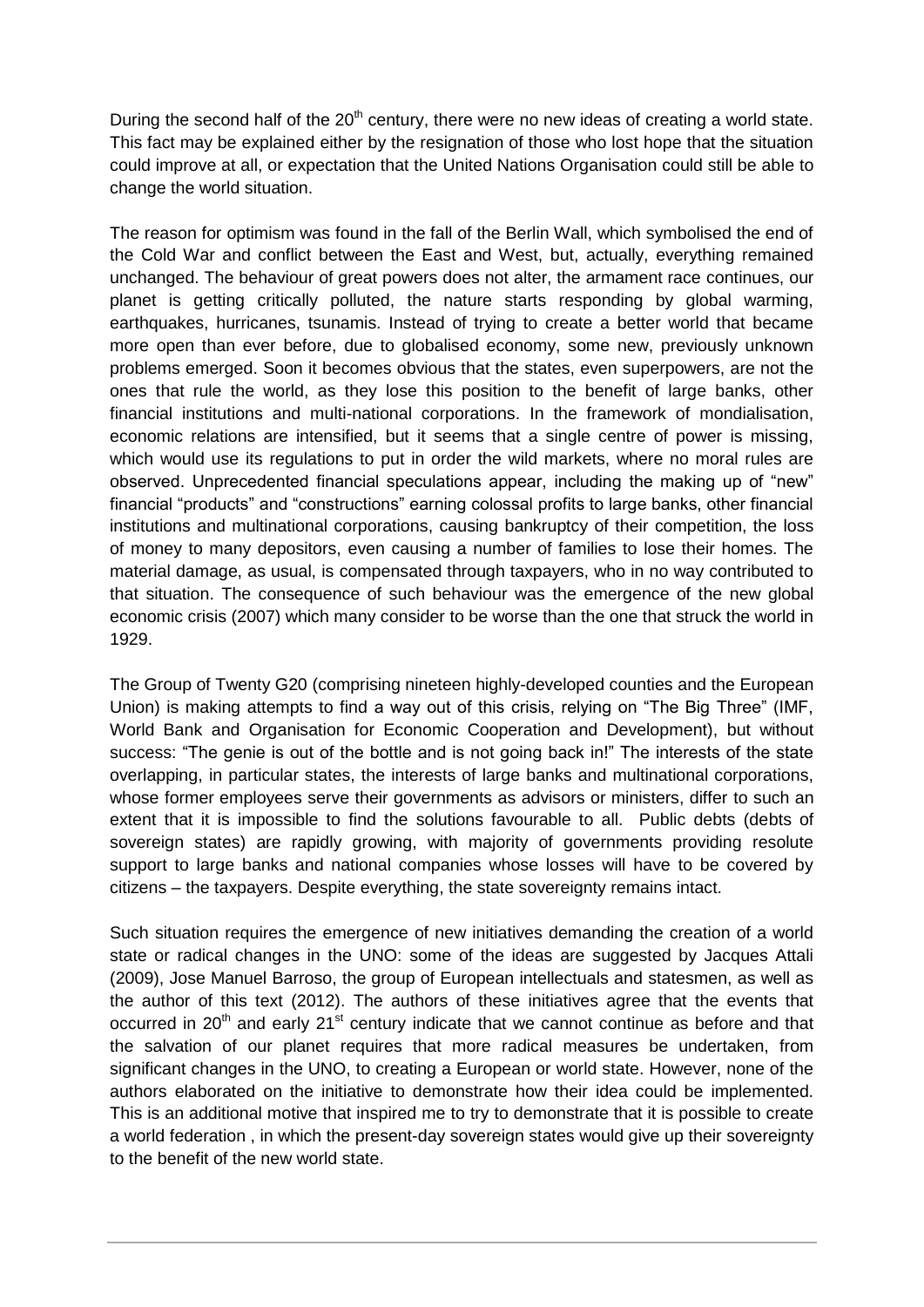I do not intend to criticise any government in this book, nor any people, religion, culture or any specificity of any part of the world. I will refer to widely-known historical events and opinions of various authors on the issues I intend to discuss. Let us not forget that different political regimes pass, while people stay, so in the end, the people in each country will decide their destiny. I believe that the events will be covered by historians, but I also count on every citizen of our planet, regardless of their country, religion, affiliation with a political party or regime, to join the process of creation of a world state which will be governed by peace, equality, respect and tolerance.

I got the inspiration for this book when I was collecting the material for my other books, i.e. *La justice pénale internationale*, published in 2003 and *Criminalistique économique*, published in 2010, in particular following the publication of the article in French, titled *Un Etat pour tous les citoyens du monde* on the web page: [http://www.dragan-bunic.com/2012/12/un](http://www.dragan-bunic.com/2012/12/un-etat-pour-tous-les-citoyens-du-monde/)[etat-pour-tous-les-citoyens-du-monde/,](http://www.dragan-bunic.com/2012/12/un-etat-pour-tous-les-citoyens-du-monde/) and in Serbian, titled *Jedna država za sve građane sveta (One Country for All Citizens of the World),* available on the web page: [http://kulturniheroj.com/?p=570\)](http://kulturniheroj.com/?p=570), in 2011.

When I was working on my PhD thesis titled "Corruption as a Form of Socially Dangerous Behaviour", completed in 1990, I discovered that a number of international problems (maintainance of peace, fight against starvation, poverty, criminality, migrations, environmental protectiom and so on) may not be solved within the United Nations Organisation, as this body became inefficient following the adoption of a great number of resolutions and hyperproduction of legal norms (adoption of thousands of legal acts often contradictory to one another, that are simply not observed by member states, or are, in concrete actions, prevented from being observed by a veto used by the superpowers, permanent members of the UN Security Council).

The underlying motive to continue the work I started in the previously specified article (*One Country for All Citizens of the World*) was the reaction of my readers. By Internet or direct contact, they motivated me to continue my work and publish a book describing that interesting topic. They motivated and encouraged me, giving me wings to carry on, but I also had to face serious dilemmas, for example, if I was capable or qualified enough to create such a literary work, which would require a multidisciplinary team, comprising not only an expert in law, but also economists, politicology and sociology experts, banking specialists and other experts as well. What writing style was I to choose? If I wanted the book to be intended for a wide range of readers, irrespective of their education, I would have to avoid, as much as possible, the use of complicated language, legal terms and lengthy quotations.

The solution was provided to me by Paul Krugman, who in his book *Pourquoi les crises reviennent toujours (The Return of Depression Economics and the Crisis of 2008)*, published in 2009, says: "like any other economist, I could write in the way no one would understand [...], but the world needs to be informed, and to make it possible, ideas must be presented in the way acceptable to all, and not only to economic experts with PhD degree" (KRUGMAN 2009, pp 10‒11). I decided to present my ideas in the least complicated manner, but also to give an opportunity to those who are greater experts than myself, willing to continue their work on this serious topic, by short citing the references listed at the and of the book. Short references to web sites, comments and notes would be provided at the bottom of a page (as a footnote).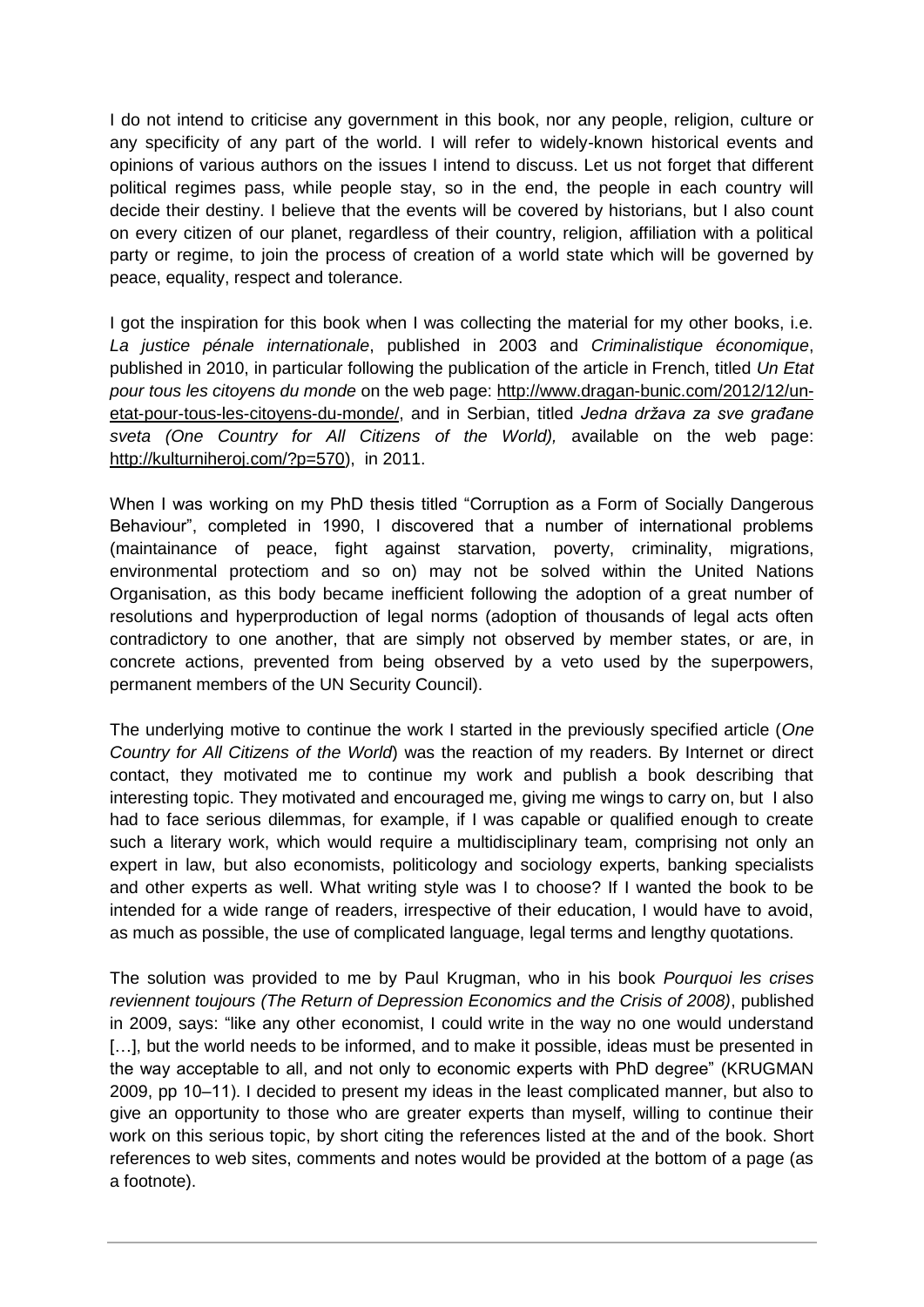I am aware of the strong resistance on the path of creating the world country, expressed, in particular, by people not willing to relinquish their privileges and power. This resistance may be overpowered by the strength of arguments which will explain the advantages of creating a world state and by the fact already known by majority of people living on this planet – that the world needs radical changes to avoid destruction.

To finish this part of the text, I will quote Henry Dunant, the founder of the Red Cross and the first winner of the Nobel Prize for Peace, who stated: "Only those who are crazy enough to think they can change the world, are the ones who do!" We should, therefore, be crazy enough like Dunant, who did much for the world indeed, be like those who proposed a creation of one country for all the people on this planet, and, in the countries we live in, we should be active, courageous, peaceful and provide arguments, in order to accomplish this idea. We should not forget that each country is made up of its people, of us, its citizens, natural persons, who are forgotten in the international context, but our strength is immeasurable and sufficient to make our wishes come true, not only in the countries we live in, but worldwide as well. In May 2014, a young reporter named Vincent Costet (RTN Neuchâtel, Switzerland) asked me if my idea, initiated at the present time, was "more Utopian" than the ideas launched in the past (Wells, Streit, Davis etc.) I told him that at present, we were closer to the accomplishment of that idea than we had ever been in the past. Because nowadays, due to technological process and the awareness that sovereignty of states is one of the main culprits of our division and our conflicts, if there is solidarity among us, we will be "crazy enough" to succeed.

Finally, with this book I am giving you a "half-cooked meal" that you will have to "cook thoroughly" by going all the way to the end (creation of a world state). Each of us should make one step in that direction, and we will get far. I am making my step by this text. Use social networks (Facebook, Twitter, the Internet) to spread the idea of the need to create a world state. The pioneers of the idea of a world state and a great number of citizens who support it, but are not organised, wait for the instructions and are ready to respond. We should do as Nelson Mandela recommended: "Let us hold hands and step forward, towards the creation of a society based on friendship, humanity and tolerance"… (MANDELA 2011, p. 79), …towards the creation of a world state that will be a good mother to all sons and daughters of this planet, regardless of their race, religion, language they speak or place they live in.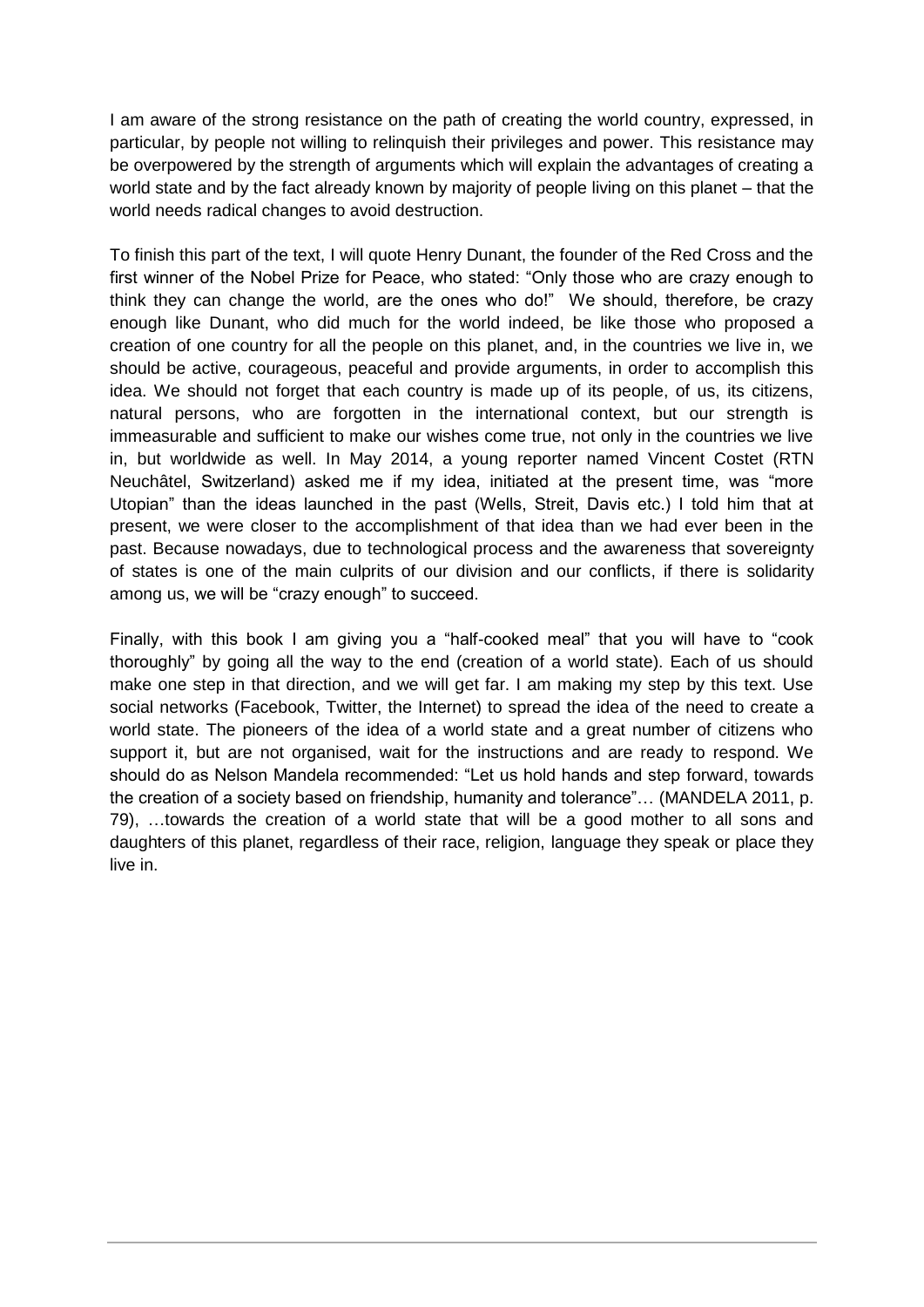#### **CONCLUSION**

(*Roman numerals are used to mark the chapters of the book*)

I

*"Unless some effective world supergovernment for the purpose of preventing war can be set up… the prospects for peace and human progress are dark."* Winston Churchill

One should not forget that every race, every nation in particular, has their own history and their own specific features. Nowadays we know that these races and nations moved, changed their surroundings and continents in their search for fertile land, more favourable climate and conditions for developing different forms of life. These contacts resulted in new races, forming new nations, states, languages, cultures and many other characteristics. Nowadays human races, nations, continents, languages, cultures and other human features are blended and closely united. The Internet helps us discover many important things in various spheres of life (information, history, religion, education, scientific research, economy, culture etc.). Social networks (such as Facebook, Twitter etc.) allow people from different countries, regions and continents to communicate, exchange information, opinions and experience. It is agreeable to see that young people, even those from developing parts of the world, have mobile phones, iPhones, tablets, allowing them to communicate with different parts of the world. All this makes us closer than we have ever been in the history of humankind. It also assures us that humankind is like a body, while human races are parts of this body (its organs), and without knowing the organs, it is impossible to know the body. Hence a reason for us to unite, to become a single body (a world federal state), which will be capable to function well.

In the world we inhabit, many generations have created the preconditions of a better life for all. We should remind ourselves, for instance, of a great number of discoveries in ancient China, India, Mesopotamia, Egypt, Ancient Greece, Rome, Baghdad Caliphate, the centuries of the Renaissance and Enlightenment, which produced such edifices that modern generations are not able to create, even with the state-of-art technology, along with the philosophical ideas, ideas of equality among people etc. Our generations (20<sup>th</sup> and 21<sup>st</sup> century) have either destroyed or created the potential to destroy everything that has been developed for centuries (e.g. by nuclear and chemical and biological weapons, nuclear weapons testing, tremendous environmental pollution and the Ozone holes). This potential is enormous and is sufficient to wipe off the life on Earth completely. During the  $20<sup>th</sup>$  century and in early years of  $21<sup>st</sup>$  century, which may be regarded as a period of contradictions, we accomplished so much in the sphere of exercise of human rights and their equality on the one hand, but never before did we destroy human lives and their goods to such an extent, on the other (two world wars and numerous regional and local wars), all in the name of human freedoms and equality. Quite paradoxical, isn't it? Is it not the time for our generations to take the initiative to overcome this situation?

In the new word state, history will not be written by winners, but by expert, unbiased people, allowing everyone to learn what happened in the past, without being judgmental about the events that occurred, which will prevent any speculations and blaming others. We shall not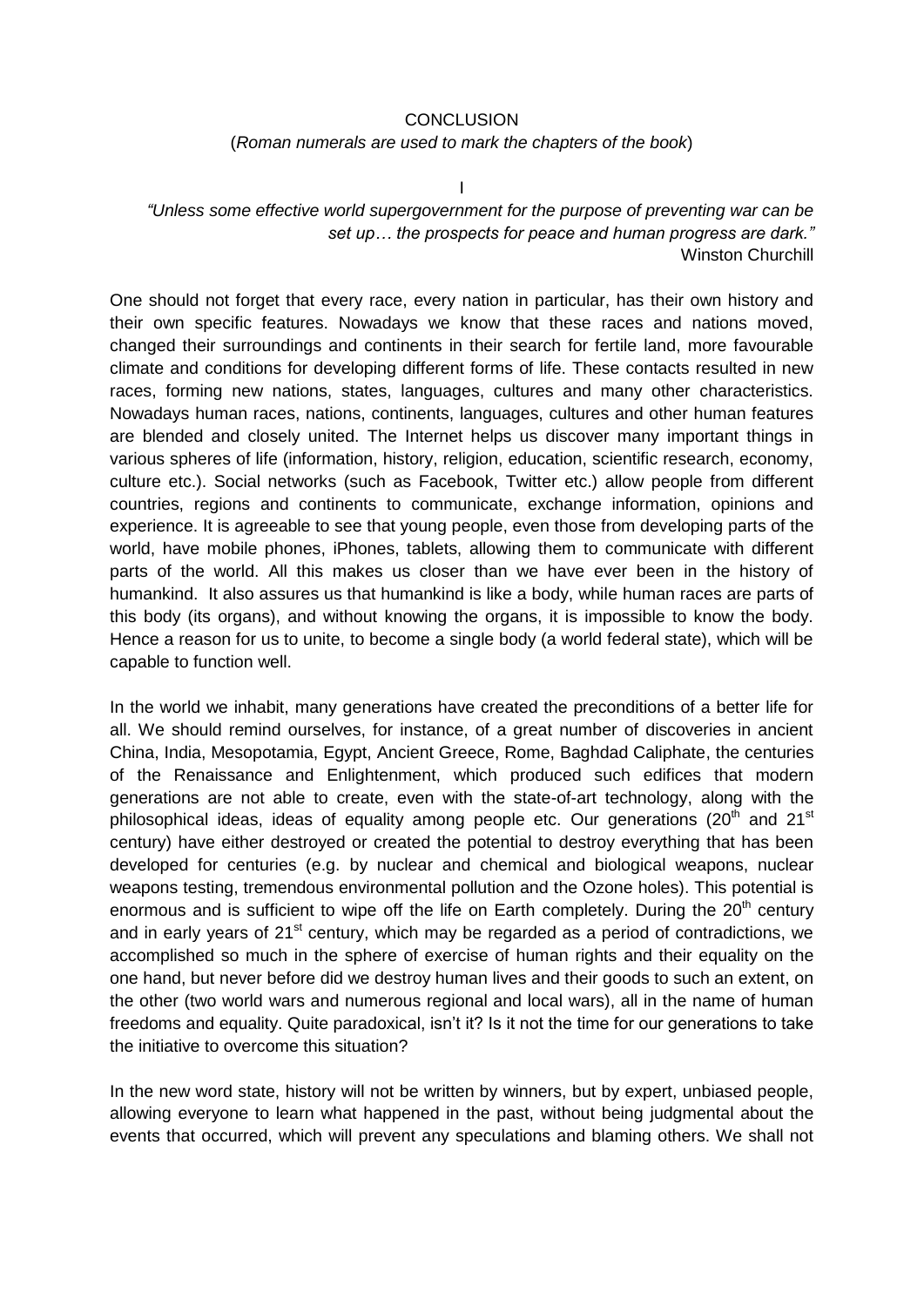forget the past, but we will, much more, deal with the future and creation of a better life for all.

II

"*We can only be saved by those who realise that the only homeland that deserves to be defended is the homeland of humans."* Bernard Clavel

The present-day sovereign states are facing a deep crisis. They compete at the economic level, with unfair competition and exploitation of resources of others, in particular the small, economically underdeveloped and military weak countries. Some states even launch military interventions, providing different justifications for their acts, such as the protection of human rights, protection of security of allied countries, imposing their ideas and their political system to other countries etc.

The United Nations Organisation (UNO) is unable to resolve the conflicts between countries and many international problems for that matter. Some states are trying to associate with other organisations in attempts to solve things that remain unsolved by the UNO (European Union, NATO, Non-Aligned Movement and other organisations), but their results are in no way more efficient than those of the UNO.

The new world state, which will, one day, be joined by all present-day countries (both large and small) that will be provided by certain level of independence, as long as they observe the federal Constitution and laws, will be beneficial to all the people living on this planet. In this state, there will be no starving people and all the countries (currently independent states) will have an opportunity to develop; migrations will be reduced to an acceptable level because people will be able to find jobs in their own country (devoid of dictatorship, violation of human rights, exploitation etc.) and everyone will be able to meet their social, cultural and all other needs.

State sovereignty has been a major obstacle causing the inefficient functioning of the League of Nations and it still has a crucial impact on the functioning of the UNO, European Union and other associations of states. It has become evident that only by renunciation of sovereignty to the benefit of a world federal state, will it be possible for the world to deal with the accumulated problems of our planet. Citizens are fully marginalised in the international public law, monopolised by sovereign states.

III

"*The world federation is a task significant for the future*, *opening the most positive perspective.*" Willy Brandt

A single man is not entrusted to establish alone the system of a future world state, but he is not forbidden to design and propose it either. J. Stiglitz claims that the present-day political systems are facing a crisis and are unstable, while populists promising a better future, keep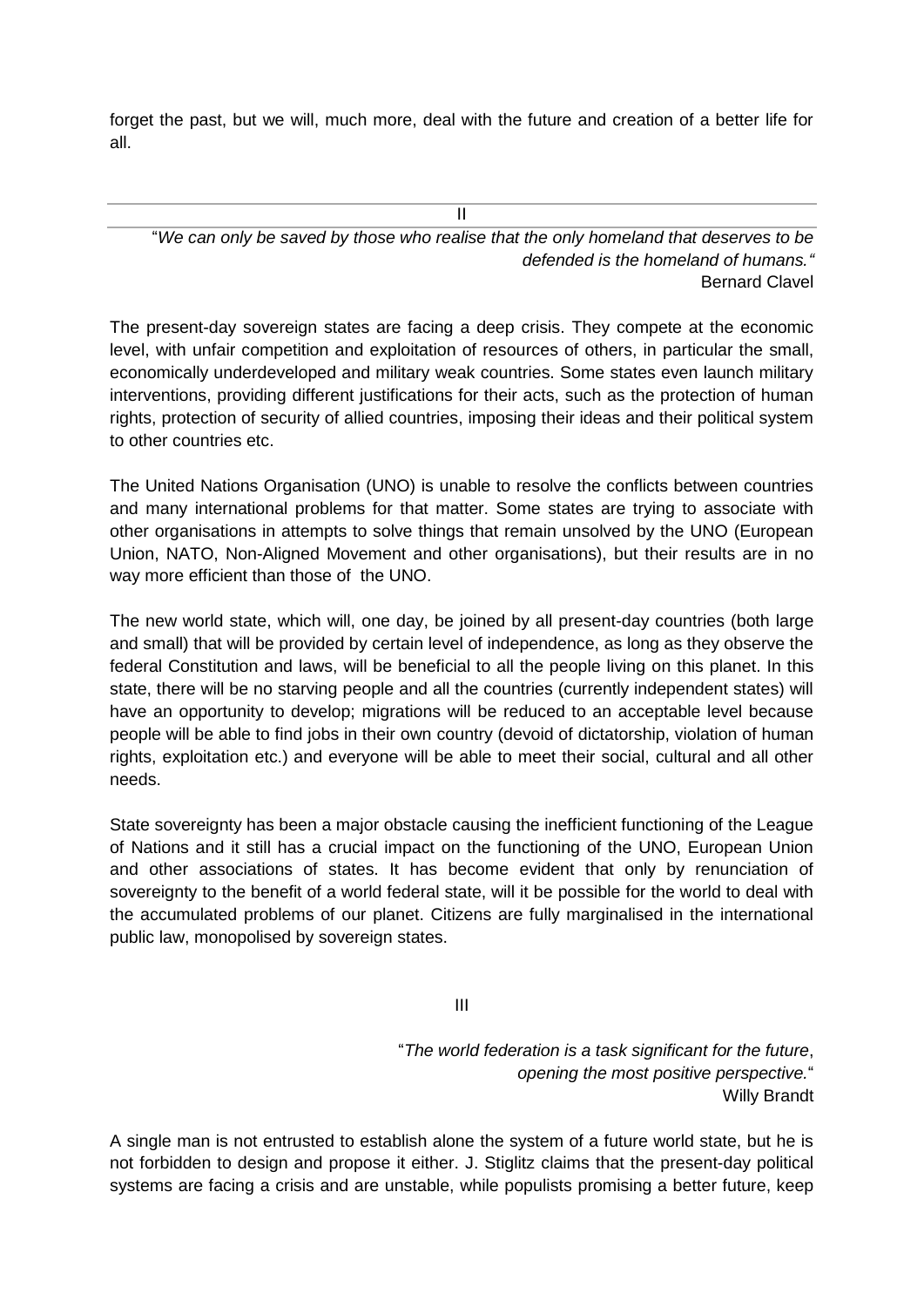disappointing the ordinary people (STIGLITZ 2014, p. 37). Therefore, changes are inevitable. Citizens, many of whom are greater experts than myself, will certainly find a better solution for its functioning than I have, but they need to be encouraged and directed. It has to be clear that if the will of the people is crucial in establishment of the new world federal state, which can be named the Federation of United Nations or differently, it alone will not be sufficient, so we will need the advice and active participation of various experts and international organisations (both governmental and non-governmental) who also support this idea.

The future world state, just like any other ordinary state, will have its legislative, executive (administrative) and judicial powers, along with a range of bodies in charge of their enforcement. Member states of the future world federation will be presented in the parliament by equal number of MPs. The "one state=one vote" principle will be incorporated in its democratic character.

The role of the state in the field of economy has so far been denied, whereas neoliberals tended to disregard it entirely. However, the most recent financial crisis (2007) has shown that there is a long life ahead of the state, having great importance in the state's economy, education, security, environmental protection and many other aspects of social life. We have seen that poor legislation leads to the social stratification, has detrimental effects on different interests and violates the principles of equal opportunities on the market, while the absence of laws or their cancellation in particular fields (deregulation) leads to a chaos, crisis and exploitation, producing many additional negative consequences.

The role of the new world state will be primarily to "eliminate" the existing confusion present in the field of politics and economy. An order will be established on the financial and other markets, speculations will be prohibited, particularly those concerning the food products, medicines and other items crucial for human consumption; companies, banks and other institutions should be prohibited from funding political campaigns in all members states, while "equal opportunities" and equal rights should be ensured to legal entities and natural persons in all spheres.

IV

*"There is no doubt in my mind whether an international government needs to be established and it will be established, otherwise the world is on the path to suicide"* Pandit Nehru

We have seen, in terms of security, that the existing associations of sovereign states are unable to secure the world peace and that some of them behave in the way that could only threaten the world peace. So far, whenever a large state would face internal problems (unemployment, riots, poor economic results etc.), it would, as a rule, turn to foreign countries, and try, mainly by force, to solve the problems of the states that "pose threat to its interests" in a particular part of the world, or "threat to world peace", "violate human rights", "engage in terrorism" etc. It seems almost unbelievable, but unfortunately, it is undoubtedly very real. The UNO does not prevent them from such actions, and even if there is a discussion about the behaviour of the particular state, considered to be criminal by the whole world, there is a veto to prevent the United Nations Security Council from passing the decision. This kind of behaviour may be efficiently prevented and the world peace may be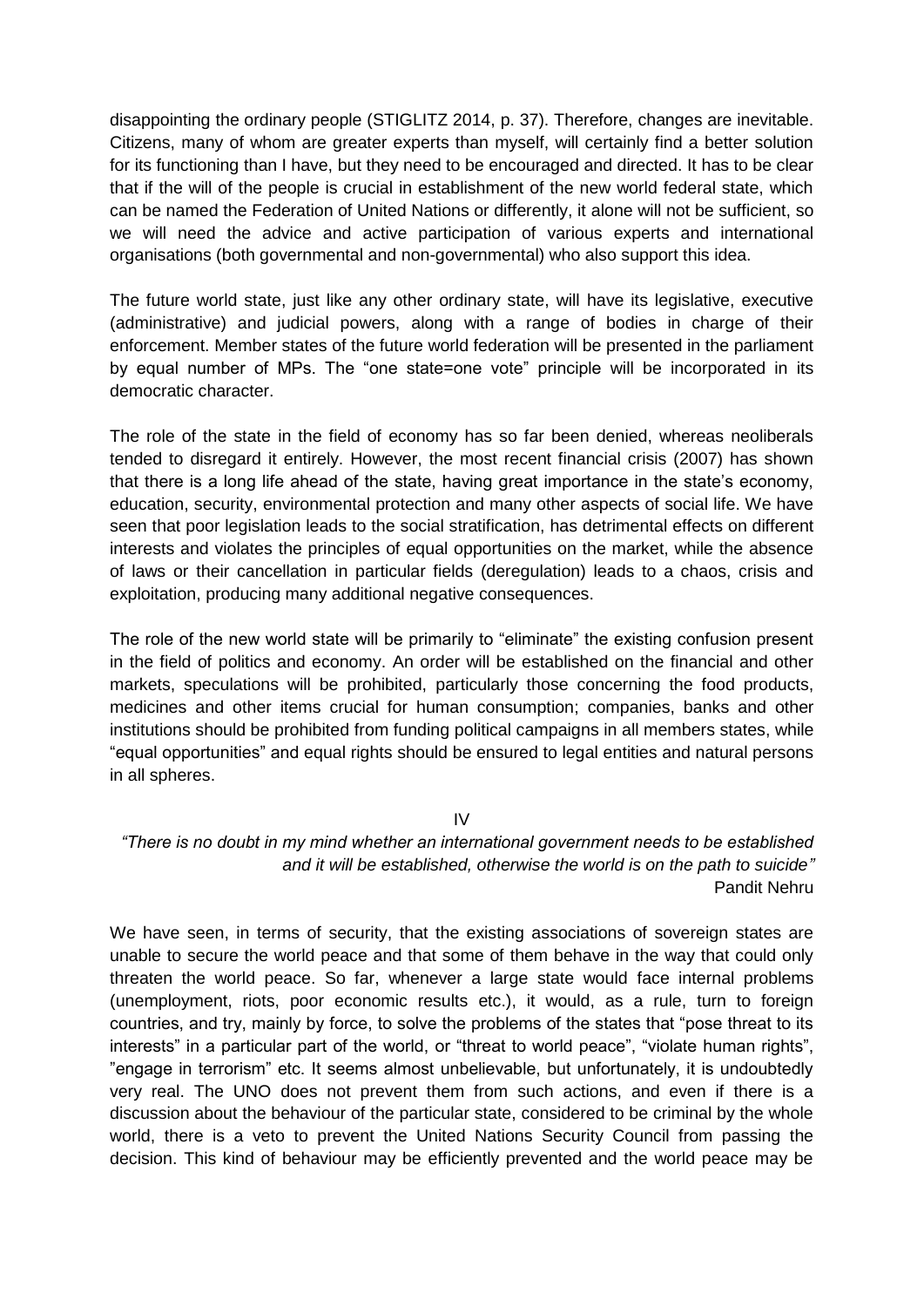secured only by creating a world federation of equal members (states) that are willing to relinquish their sovereignty to the benefit of the federal state.

The new world state will have its army, police and civil protection. These bodies will be established at the federal level and the level of the member states of the world federation, whose strength, size and use will be regulated by the federal constitution and federal laws, as well as laws of the member states that need to be harmonised with federal regulations. These three forces will closely cooperate in carrying out their activities. The army, compared to the existing potentials of sovereign states, members of the UNO, will be reduced to an amount necessary, while the weapons of mass destruction will be entirely destructed and the ones that are used for its functioning in the new state will be reduced to a necessary minimum. The army will be used for fighting against terrorism, dangerous forms of organised crime and for intervening in case of natural disasters such as earthquakes, fires and largescale floods, contagious diseases and other cases stipulated in the regulations; The world state's police already has its core: the Interpol. This international police organisation may be transformed into the federal police forces capable to fight against the most severe criminal acts, coordinate the work of the police in member states and undertake other preventive and repressive measures stipulated in the law; civil protection is the service of great importance in both war and peace. It has so far justified its existence in the majority of sovereign world states. Taking this into account, the new world state will not be able rid itself of the civil protection, which will represent one of its pillars of security.

The world state will also have scientific institutions that will engage in research, particularly to detect the criminal factor causing the violation of peace, criminal offences and other negative phenomena and propose the methods of their elimination. As the order, peace and security of citizens are in the common interest of all, elimination of these factors will be the responsibility of the federal state, member states of the world federation and a number of other institutions, and it will be carried out according to a special plan adopted by and under the administration of the federal state.

 $\vee$ 

"*The only way out is to place international law above governments, which means that the law must be made, that there must be a parliament for making it, and that parliament must be constituted by means of worldwide elections in which all nations will take part.*" Albert Camus

When it comes to legislation, in the world of sovereign states and its associations (the UNO etc.), the situation is paradoxical. On the one hand, there is a range of regulations (hyperproduction) that are repeated, or even excluded and not adhered to (the UNO resolutions, international conventions etc.). On the other hand however, certain spheres are not regulated at all, or are regulated in an unsatisfactory manner (finance market, the Internet, cyber-crime, economic crime etc.).

Hyper-production of legal norms currently evident at the UNO and other associations of sovereign states will be terminated. The new world state my take over some good norms from the large amount of the existing legal acts, but their number will be reduced to a necessary minimum and efforts will be made to make them more clarified and more easily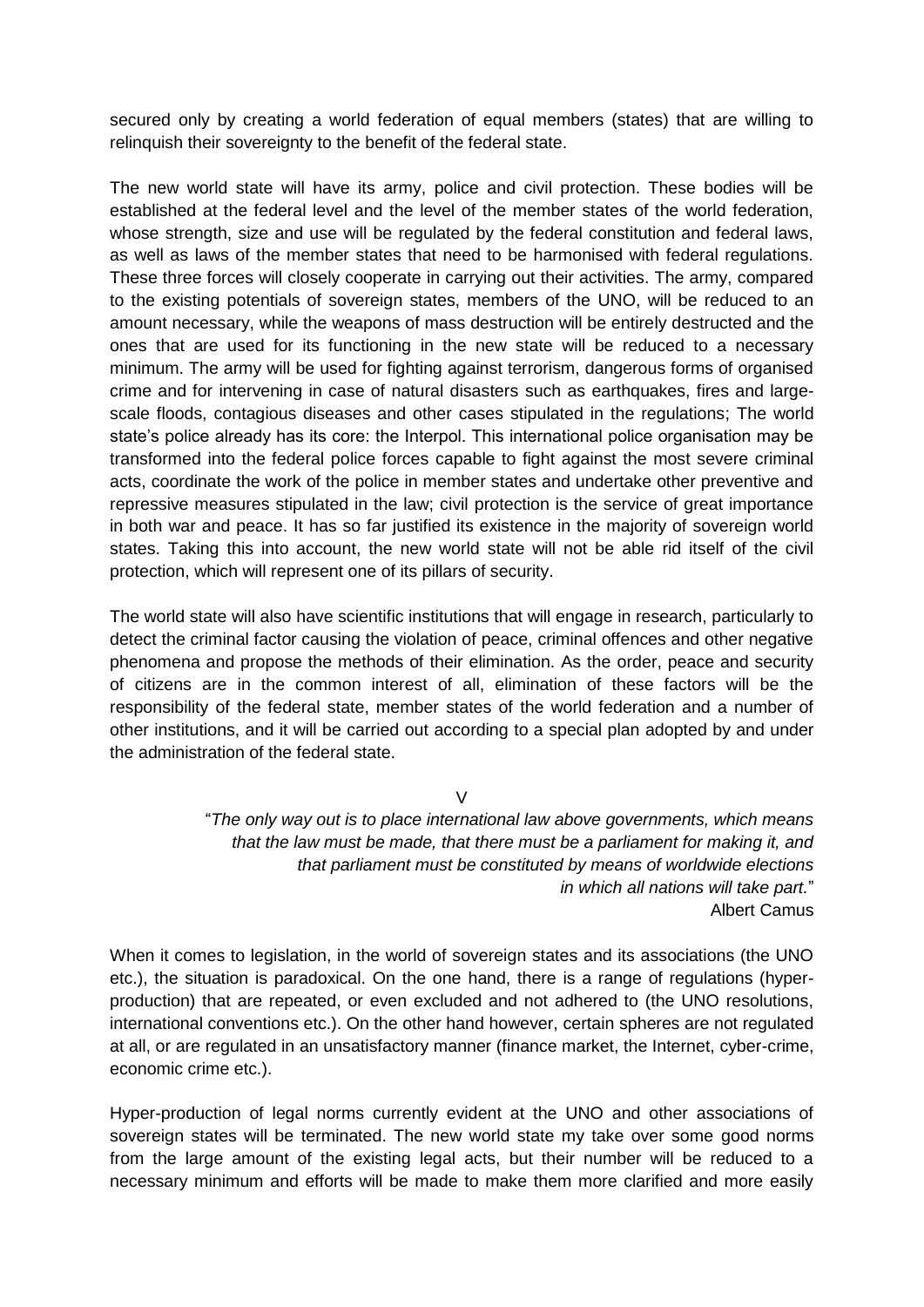applicable in practice. The laws have to be clear and have an obvious goal (e.g. to eliminate corruption, protect the children, young people, workers, the sick and the elderly, regulate social assistance, healthy competition etc.). They will also regulate a range of economic, social and other types of relations not previously regulated or their regulation has not been sufficiently precise. Good regulations are essential for the equality of people, companies and other instituions.They are also important for different relations mong citizens (education, emoloyment, retirement, inheritance etc.), economy (agriculture, establishment, activity and bankruptcy of companies and other institutions), politics (method of election for state positions, prohibition of financial support of companies to particular candidates etc.) and for many other reasons.

Observance of regulations (laws and other legal acts passed by state authorities) will be the rule of the new world state. It will ensure a fast and efficient procedure for the adoption and amending of the existing laws which prove to be inappropriate or inefficient in regulation of particular social and economic spheres. Different institutions and citizens will have the right to launch initiatives to adopt or amend laws and other regulations.

VI

*"If we want, we can eradicate poverty and hunger in all countries of the world."* Joseph Stiglitz

The global economy is currently suffering from many diseases (inequality, corruption, exploitation, violence, insufficient or non-existing global level regulation in the field of banking and finance, business of multinational companies, allocation of subsidies and the like). The situation is also alarming in some sovereign states, even the highly-developed ones. J. Stiglitz refers to an example from the USA, where a company received social assistance in 2008 (150 billion USD), which exceeded the amount of social assistance given to poor citizens in the period from 1996 to 2006 (STIGLITZ 2014, p. 256). Strict measures imposed on sovereign states that were struck by the crisis do not yield satisfactory results. The consequences of that include hunger, diseases and death of millions of people living on our planet, growth of wealth of the rich at the expense of the poor and tremendous economic and social inequality.

If all the existing states gathered in a single world federation, we would be able to destroy nuclear weapons and weapons of mass destruction, terminate a great number of diplomatic missions of the existing states, reduce the army to a reasonable level and implement the reforms which would enable the funds saved in this manner to be used for purposes of economic development, in particular the fast development of underdeveloped countries and regions, e.g. for irrigation purposes in Africa, Asia and other parts affected by water scarcity, poverty, hunger, diseases and other consequences of such a situation. If we are able nowadays, to transport oil or gas to areas, at distances of tens of thousands of kilometres, why would the same principle not be used with drinking water, water for irrigation of fields that could provide food to local population of certain regions, as well as facilitate agricultural products to be placed on the market. In such conditions, unlike European countries, these regions will have two, even three harvests in one year. This will help the citizens to find jobs in their country and provide for a decent life; further, it will enhance the economy, reduce the unemployment and be in the interest of all the citizens of the world. It will also contribute to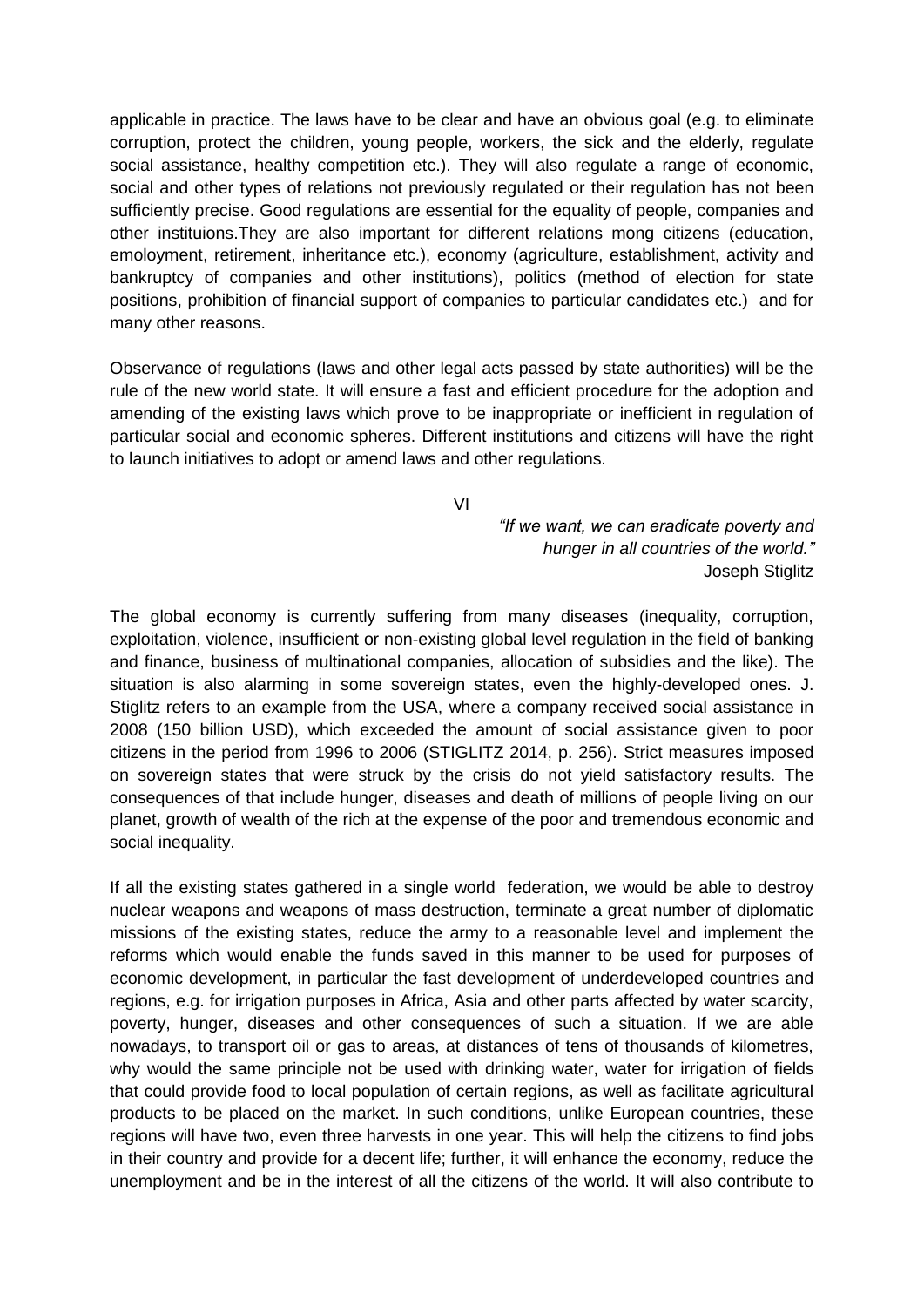the economic equality of all regions of the world, increase the purchasing power of the population, reduce migrations and generate many more positive effects.

In the world state, there will be no "public debts" (state debts), and those existing between the present independent states will be regulated at the level of the new world state, in order to avoid boycotting the indebted states. The new world state, aware that these debts are the result of actions of certain companies, banks and other institutions, which engaged in various risky transactions, supported by governments of some of the sovereign states, thus contributing to the increase of public debts of many countries, will establish a world fund for the purpose of settling that issue (negotiations, debt redemption, debt write-off, debt settlement within a set deadline etc.). Should the inquiry by bodies of that fund detect that the debts are the result of unlawful and inadequate behaviour of states, banks, multinational companies or other organisations, they will have to be written off.

VII

"*Only he who is pessimist enough to realise the whole extent of the danger, is qualified to take part in averting it.*" Wilhelm Röpke

Environmental protection is of crucial importance for the life of people, plant and animal species on our planet. It is nowadays being neglected to such an extent that it is threatening people and their surroundings, the world economy and many other human activities. Pollution takes place on a large scale, with level of toxicity demanding our immediate action if we want to save our planet and our lives. A number of companies, multinational corporations in particular, are causing tremendous damage to the environment, but only get to pay symbolic fees for it. We should remember, for example, the two million litre oil spillage of the BT company into the Atlantic Ocean, that happened in 2010 in the Gulf of Mexico. In addition, these companies use their finances to influence the legislation in particular countries in the field of environmental protection (STIGLITZ 2014, p. 156).

The nature has started to send out the warning signs (numerous natural disasters, earthquakes, hurricanes, tsunamis) and if we intend to save our planet, our generation has to undertake relatively urgent measures. Otherwise, if we do not wake up on time, we are at risk of never waking up and losing everything that has ever existed on our planet (people, plant and animal life). If there is a will, and indeed, there is a will among the people living on this planet, then there is a way out. We only need to direct this will toward the right goals. We can only hope that the modern means of communication will make it possible.

The new world state will pay special attention to environmental protection. It will adopt regulations that will stimulate its protection and enforce strict penalties for its pollution, stipulating the fines and measures, all the way to issuing business prohibitions to companies who fail to observe the regulations in that field. This state will also have the prevention plan, as a lasting process of unlimited duration and it will ensure its implementation.

VIII

*"The West is demonstrating 'the Western concept of democracy' outside the Western world; this mistake arises from ignoring the intellectual history of other societies."* Amartya Sen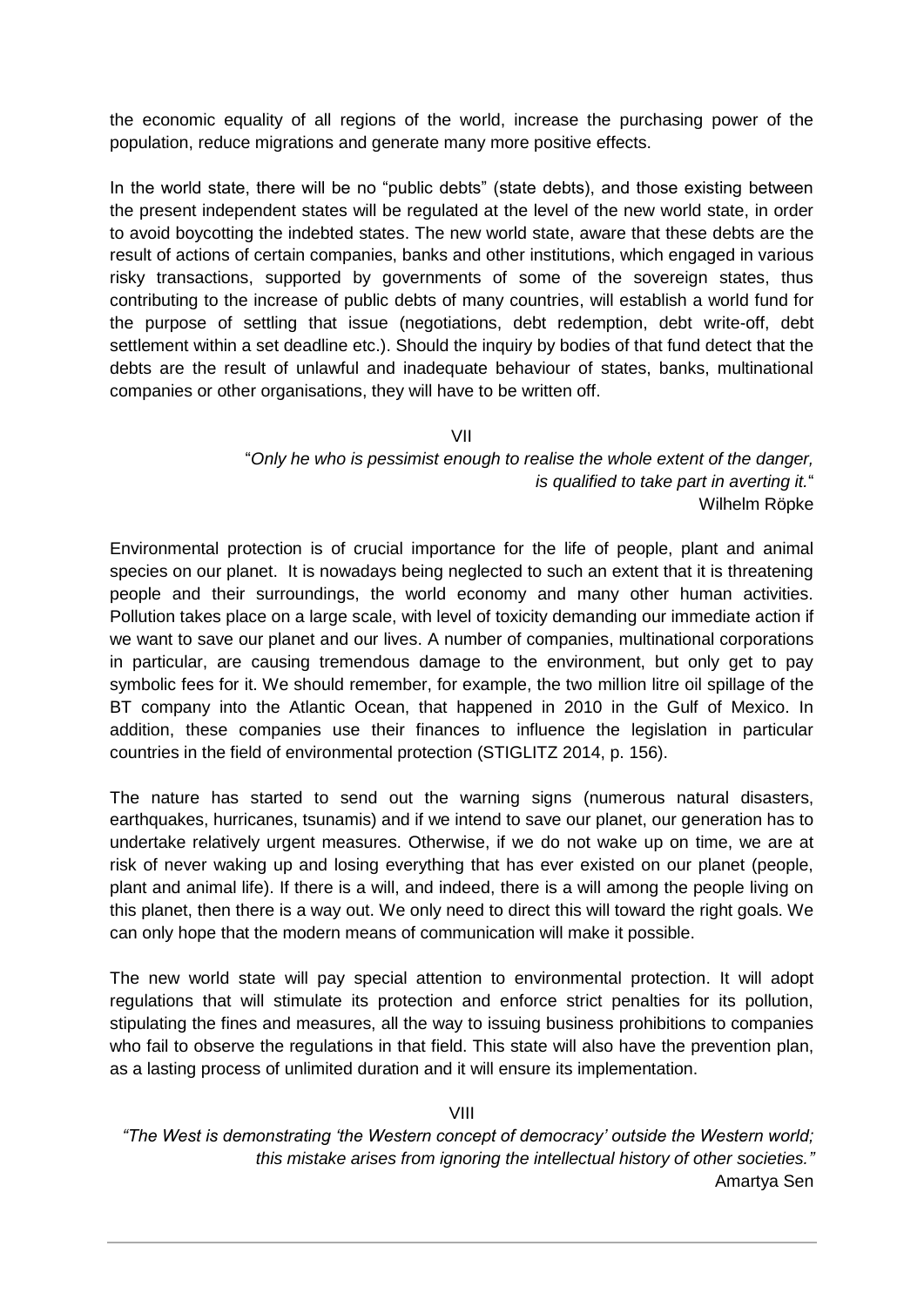Despite the presence of the "Universal Declaration of Human Rights", adopted by the UNO in 1948, human rights are violated, indicating that this "universality" has remained on paper only. The domain of human rights is also of great significance in the new word state. Current sovereign states have forgotten that respect of human rights may not be ensured by a single decree, in spite of being enacted by the UNO and entitled the "Universal Declaration of Human Rights". It is about a special phenomenon, a very wide area, which may operate successfully if the respect of law, human diversity and specificities, cultural, linguistic, religious and other differences is ensured. We are nowadays faced with a paradoxical situation. Sovereign states that violate human rights of their own people and in other parts of the world teach other countries about the respect of human rights or accuse them of violating them.

Human rights will be respected once all human beings are considered equal, regardless of their financial standing, social status, skin colour, religion or other differences and when the use of our rights is not detrimental to the rights of other people. On many occasions, as a criminal law attorney and a criminalist, at institutes of forensic medicine I have seen blood and different body parts of persons belonging to different races and nationalities. Blood was red in all of them, and body parts, like hearts, brains, livers, lungs etc. did not differ. Why then, should we allow groups of extremists to convince us that we are different? Nelson Mandela spent 28 years in prison and, when he got out, he forgave all those who persecuted him, thereby reconciling the persecutors and the persecuted. In this way he proved that love is stronger than hatred. We should remind ourselves of that and carry on his legacy.

Also important for the functioning of human rights is to find and eliminate the factors that condition them (military aggressions and invasions of sovereign states, forced imposition of political regimes, ruthless exploitation of their natural resources and labour force, environmental pollution etc.) Only by establishing a world state will human rights become "universal". The new world state will respect cultural and other differences of territories, nations and their specificities, which will develop closer relations among them and create a new, common culture. It will prevent military interventions and invasions of member states, prohibit the exploitation of their natural resources and labour force and ensure a balanced development of all parts of the world, respect of legislation and appreciation of personalities and their qualities.

IX

*"If God did not exist, it would be necessary to invent him."* Voltaire

Although nowadays more than 10% of population does not practice any religion, it remains important to many people on this planet. Most religious people are tolerant towards other religions and this tolerance is strengthened through contacts with people from different countries and continents. Although basically all religions advocate for peace, love, tolerance and grace, some of them are, unfortunately, manipulated by various fanatics and their groups, providing interpretations or significance that is not complied with the ones offered by theologians and preachers. There are so called "self-proclaimed preachers" who disseminate hatred, and those who get influenced by them, usually "in the name of religion", kill innocent people, order them to alter their religion, enforce the obligation to enter into marriage with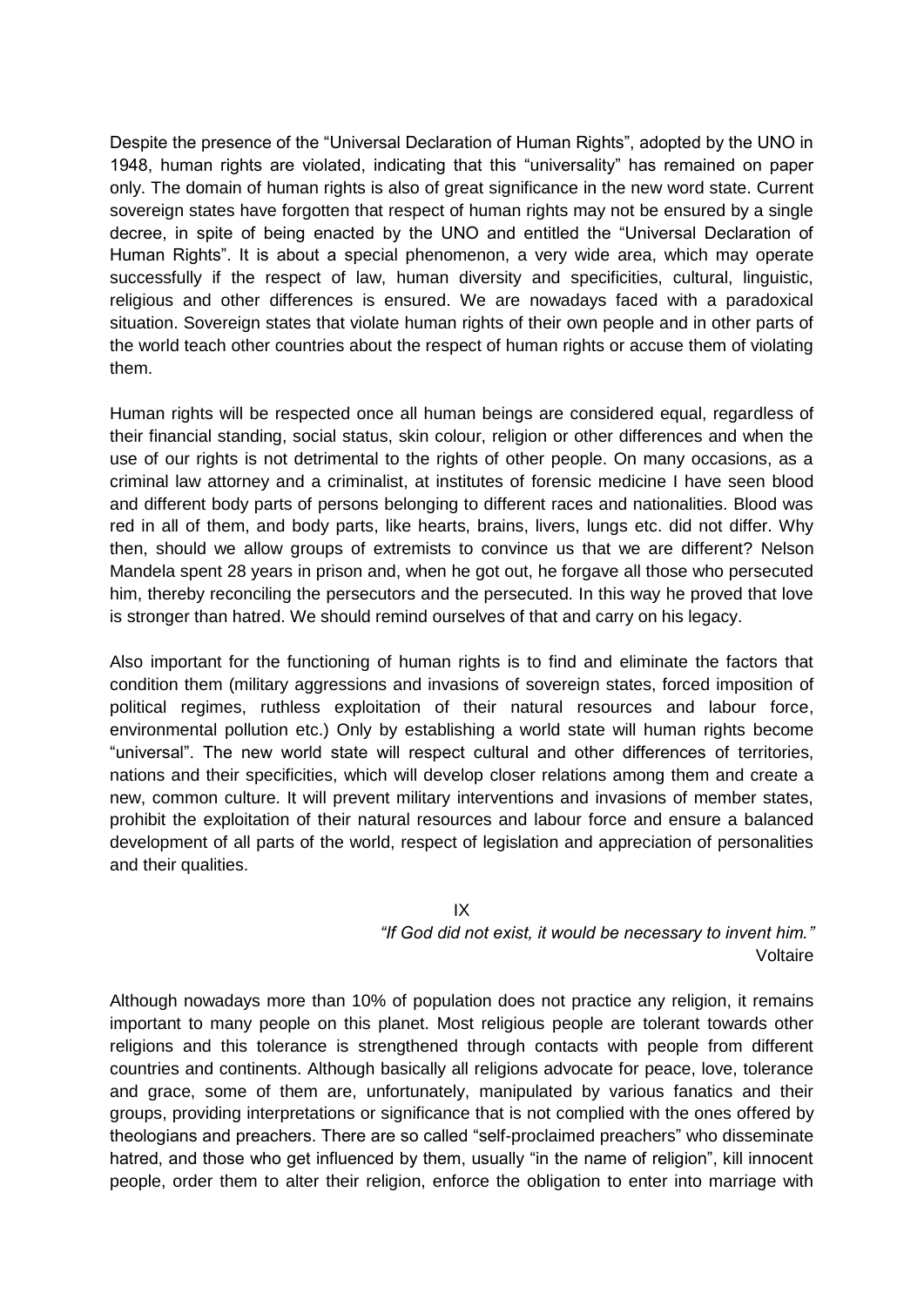persons they did not choose, subject them to slavery etc. Out of fear, or for some other reasons, the actual preachers are unable to dissuade such fanatics, even in the countries in which certain religions are state religions under the constitution. Such situation has inspired several people to propose the establishment of the "United Nations of Religions", which would stop thousands of movements killing in the name of God.

The new world state will pay due respect to religions. It will not have a "state" religion, nor will it favour one religion over all others. Instead, it will ensure equal rights to all. Every person will be free to choose their religion, to be an atheist or practice more than one religion. The federal state will create the conditions to ensure mutual respect among religions and enable the exchange of their experience and cultural heritage. The person from the ministry responsible for religious issues will organise several sessions a year with representatives of major religions and at least one conference gathering the representatives of all religions.

Taking into account the importance religions play in the life of citizens, the federal state will introduce a mandatory subject in primary education that will provide pupils with the basic knowledge of religions. This state will also establish universities for education of priests. In the course of studies, future priests will study not only the historical background and specificities of religions in which they will be actively involved, but also of other religions. They will also need to know the political system of the federal state, its member states and many other socio-economic aspects relevant to all the citizens. Only the persons who completed the required studies will be allowed to take the function of the priest, provided they obtained the competent ministry approval. In this way, religions will become closer and more tolerant to each other, to citizens and authorities and they will develop a new environment, acceptable to all. In such conditions, one day, all religious people will be able to attend one sermon in a church, another one in a mosque, then the following sermon in a temple or other centres of worship.

X

"*The world federation is an effort made to ensure a better future."* Willy Brandt

Social insurance is a great weakness of the present day sovereign states. Despite a number of conventions and recommendations made by the International Labour Organisation (ILO), acting under the auspices of the UNO, social insurance does not exist in all the member states of this world organisation of sovereign states. The system of social insurance is insufficiently developed, not only in underdeveloped, but also in some developed, wealthy countries of the world (such as the USA). Another organisation of the UNO, active in the field of health care, the World Health Organisation (WHO) (*Organisation mondiale de la santé, OMS*) is making a lot of efforts, but is unable to ensure medical treatment to all people in the world.

The new world state will pay special attention to social insurance. The entire population of that future state will be insured against diseases, disability, unemployment and hunger and will have the old age insurance, along with the right to a minimum support to ensure a decent life. Employees and their employers will split in half the costs of particular contributions, and if a person is unable to pay for them, these costs will be covered by the state.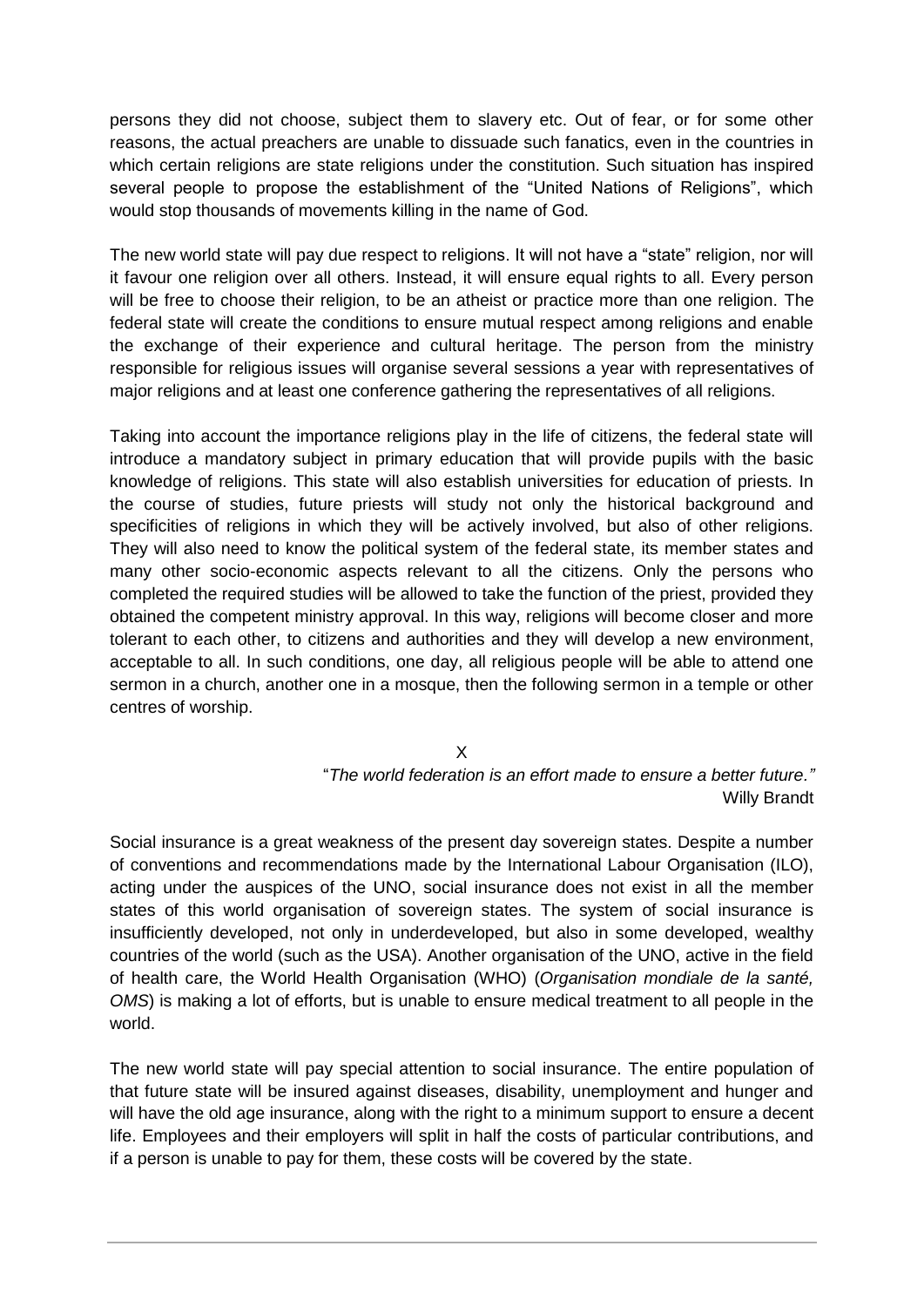By way of regulations, which will be based on the conventions and recommendations by the ILO, the new world state will establish solidarity in the field of social insurance, where contributions will be paid according to the economic status of the insured person. At first the wealthy will need to pay more than the poor, but afterwards, the situation will improve for the poor and they will be able to pay for themselves and the other. Currently active organisations at the global level (ILO, SZO and others) will continue their activity under the auspices of the world federation.

XI

*"Science has made unrestricted national sovereignty incompatible with human survival. The only possibilities are now world government or death."* Bertrand Russel

Education is also one of the tasks still unfulfilled by the present-day sovereign states. This is demonstrated by a large number of illiterate people, lack of schools and a restricted access to education. While poor countries are unable to ensure education and the spread of literacy to their population, wealthy countries do not ensure the equal access to higher education to all. Making it dependant on the financial status of students has detrimental effects on the society and economy, because millions of talented young people cannot obtain a degree at institutions of higher education and make their contribution to the economy, health care, science etc.

The world federation will undertake measures to ensure that the entire population is able to read and write. Primary education will be required for all young people, regardless of their gender, financial status, race, religion or other difference. This education will be free of charge. The world federation will ensure the access to secondary education to all, as well as to higher education, depending on the intellectual skills of students (including free examinations, free lodgings etc.). Talented students and graduates will have an opportunity to continue their education in post-graduate studies at universities and scientific institutions.

Adoption of the curriculum for educational institutions (schools, universities, institutes) will be the responsibility of the federal state, in order to achieve a consistent quality of education, which will not eliminate the presence of specialised institutions in all domains of education (special schools for primary education of children with particular health conditions, special higher education institutions etc.). In some cases, the federal state will allow private schools, which will need to comply with the requirements stipulated by the law and obtain the approval by the competent ministry.

XII

"*Either the world will unite or perish.*" Albert Einstein

Establishment of the federal state will require a transitional period, in which its central part will be formed, first by several sovereign states, later to be joined by other states. Its organisation and activity (no nuclear weapons or other weapons of mass destruction, insisting on the equality of natural persons and legal entities, taking care of its citizens and ensuring a good life to them) will be a good example to be followed.